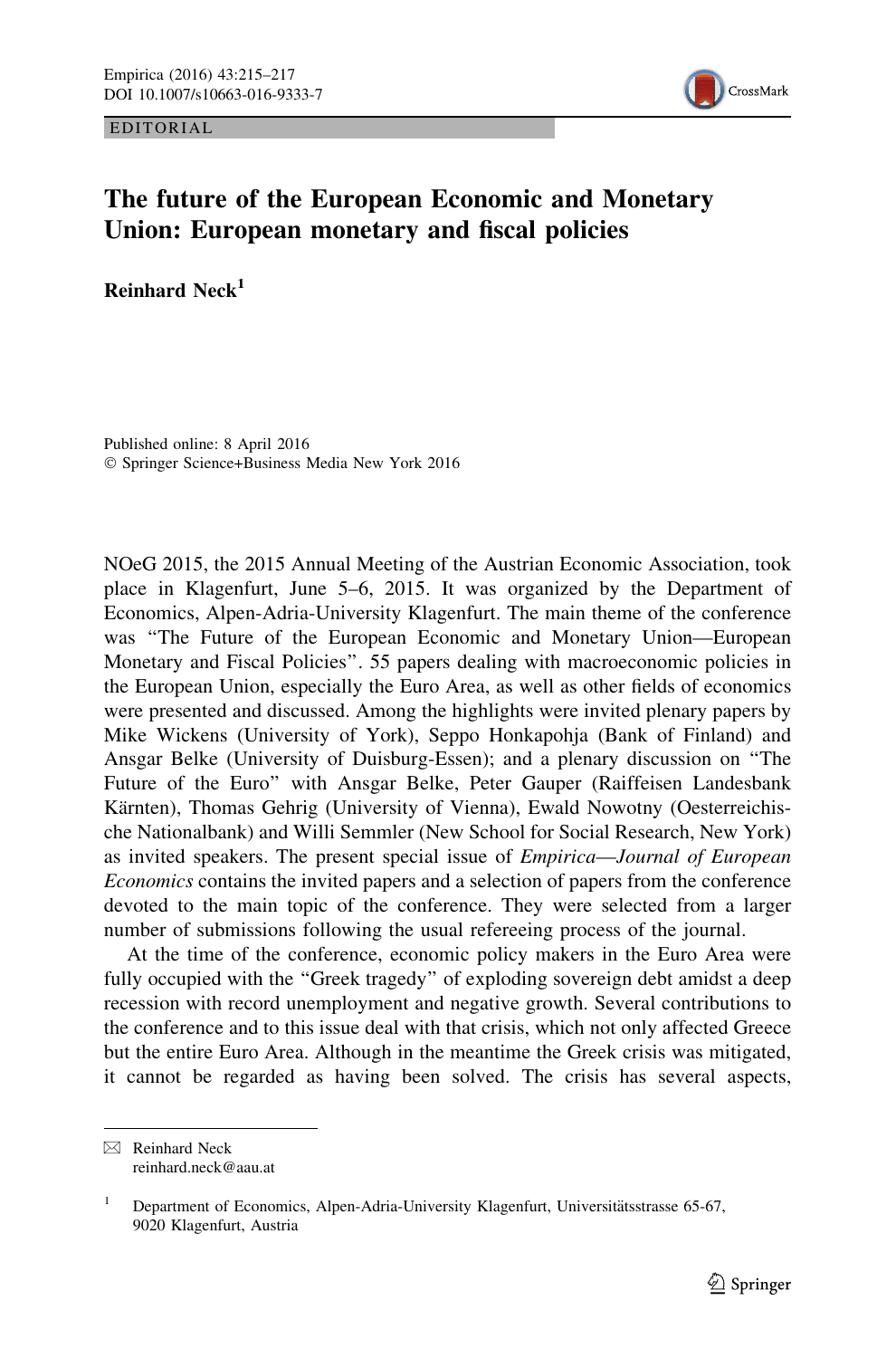including heterogeneity among Euro Area countries in terms of public finances and of competitiveness. Michael Wickens shows that the debt crisis was largely the result of the ''one size fits all'' monetary policy, which led to inadequate price signals in financial markets. He also makes proposals for better governance in the Euro Area and for obtaining more reliable credit ratings in Europe. One effect of the crisis was the lowering of interest rates to near zero values in order to avoid monetary policy failures that have been made during the Great Depression. An additional impulse from monetary policy should, according to the central banks (including the ECB), come from quantitative easing, that is, large asset purchases by the central banks. Seppo Honkapohja presents a thorough theoretical analysis of the problems such a policy presents to central banks and gives a brief survey of empirical work on this topic. Alexander Haider and Willi Semmler deal with the problem of debt deflation and the possibility of a secular stagnation in the Euro Area, which is currently on top of the agenda of the European Central Bank. They show that especially the Southern periphery of the Euro Area is threatened by such an adverse development. Milan Damjanovic and Igor Masten propose an alternative measure of the monetary policy stance in times of near-zero interest rates, the socalled shadow short rate, which is derived from the yield curve. They show that shocks identified by this rate lead to similar macroeconomic responses as shocks identified by the standard policy rate and allow for meaningful interpretations of the effects of monetary policy measures in recent years.

In addition to monetary policy, fiscal policy has to be analyzed to arrive at recommendations for the European Economic and Monetary Union. One solution to the trade-off between low growth and high unemployment on the one hand and high government debt on the other is a change in the tax structure, consisting in reducing taxes on labour and production and increasing taxes on ''unproductive'' economic activities. The paper by Andreas Eder considers the inheritance tax as a possibility of generating revenues for the government without negative incentive effects. Instead, he shows that high untaxed inheritances even provide incentives for early retirement and thus may contribute to difficulties for the pension system. From a macroeconomic point of view, the paper by Reinhard Neck and Dmitri Blueschke investigates the interaction of monetary and fiscal policies in a simplified economic model, emphasizing strategic behavior of policy makers in a dynamic game context. They show that a cooperative solution (a fiscal and monetary union or pact) in most but not all cases turns out to be superior to the results of noncooperative behavior by different policy makers.

Trade policy issues are the subjects of the next two papers. Dominik Kronen and Ansgar Belke study the exports of Greece depending on the real exchange rate. Looking at sectoral exports, they show that there is a hysteresis phenomenon in the real exchange effect, meaning that within some ''band of inaction'' exports do not react. Mohd Hussein Kunroo, Irfan Ahmad Sofi and Naushad Ali Azad investigate the effects of the adoption of the euro on trade in the countries of the European Union, using a panel gravity approach. They conclude that over the decade since the introduction of the euro, intra-Euro Area trade has significantly increased and the Euro Area is on a path of convergence.